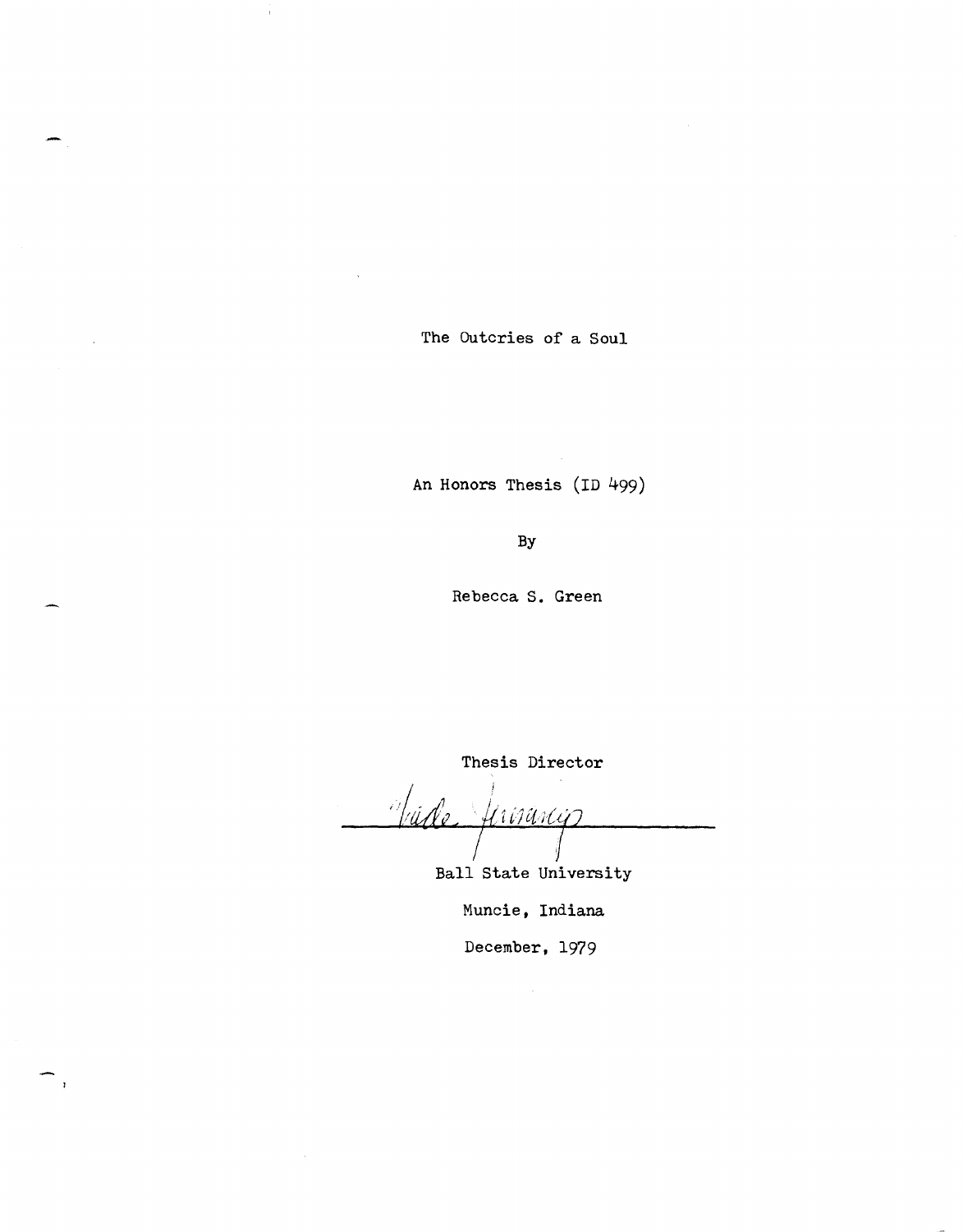$SpCo$ Thesis LD म् ।<br>सम्बद्धाः<br>सम्बद्धाः  $\mathcal{L} \left( \mathbb{R}^{n} \right)$  $.499$  $\centerdot$   $\mathcal{G}^{p,1}$ 

### Preface

Poetry is the first and last of all knowledge-it is as immortal as the heart of man. --William Wordsworth<sup>1</sup>

Poetry is the music of written language. It plays a tune Wich spans from the soul of the author to that of the reader. Poetry is a creation of the soul; it encompasses every aspect of the human form: body, soul and mind. It brings forth the hidden emotions of mankind and bares them to the eyes of the reader, who, hopefully, will understand.

In order for any proper definition of poetry to be understood, the meaning of "soul" must be explained. The soul is that innate quality of mankind to create and appreciate the creativity of others. This creativity and its appreciation extends into music (from Bach to The Beatles), poetry (Milton to Nash), prose (Emerson to Bradbury), art (Hogarth to Picasso) and anything else which fulfills the cry of one's soul.

The encompassing spirit of poetry is in the souls of both the writer and reader, but a good poet vill first be a good reader of poetry. As a reader, I know what a good poem consists of to me. It should be dirsct, easily understood, convey a truth (even if

William Wordsworth, "Preface to Lyrical Ballads," The Norton Anthology of English Literature. Volume 2, M. H. Abrams et al., eds. (1962; New York: W. W. Norton & Company, Inc., 1974), p. 136.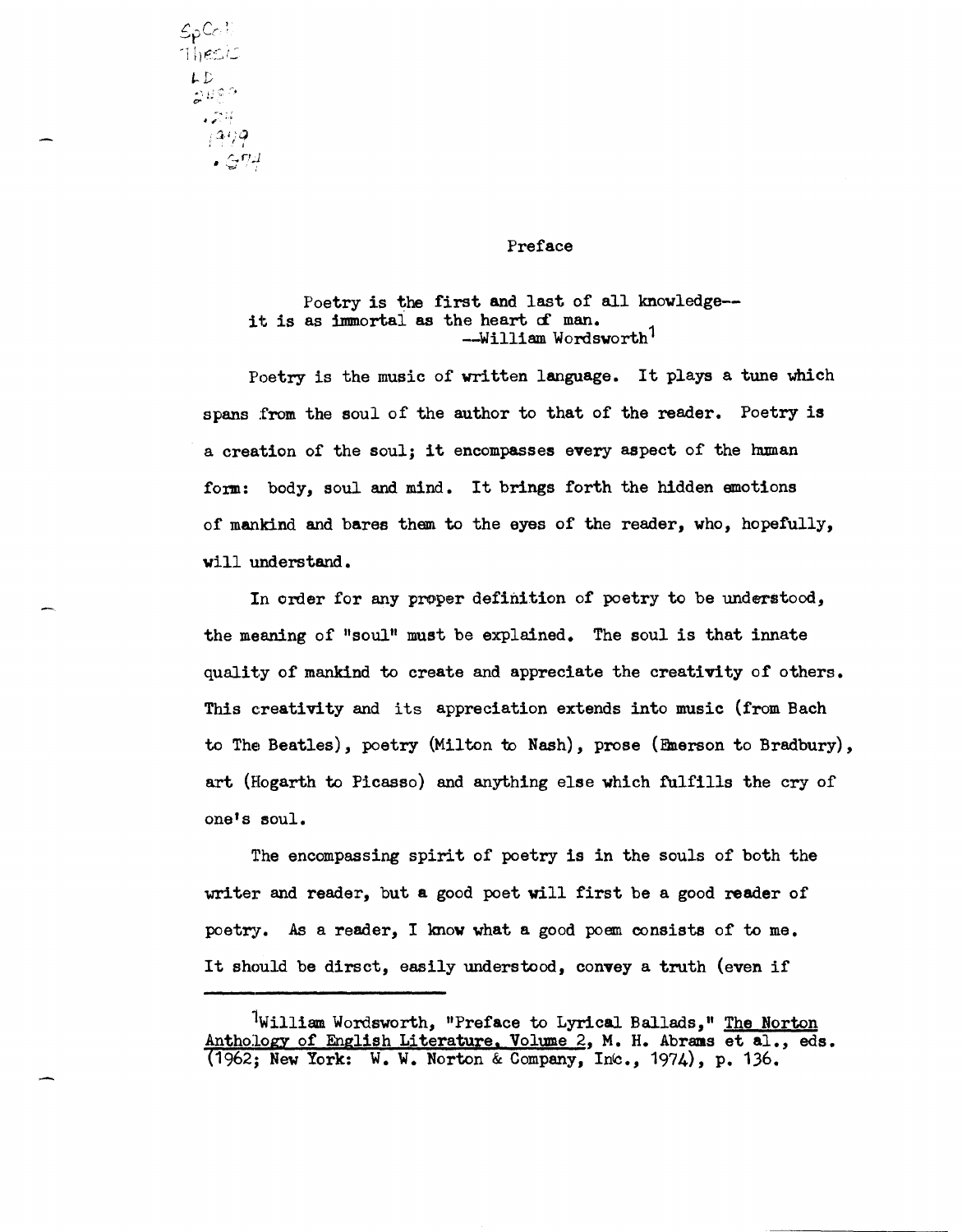written from the viewpoint of fantasy) and yet continually have the beauty of language and semi-consistency of meter necessary to a poem.

When reading other's poetry, what strikes me most is the sorrow that seems to reach out in most of the poetry I prefer. In Thomas Hardy's "The Impercipient," the sorrow and pain reaches out in following lines:

Since heart of mine knows not that ease Which they know; sincere it be That He who breathes All's-Well to these Breathes no All's-Well to me, My luck might move their sympathies And Christian charity. 2

Yet he talks only about how he does not believe in the same religion as others, but the feeling of sorrovexists even though he does not write the sorrow down in words.

Poetry seems to usually be written about the darker and sadder emotions of mankind such as pain, sorrow, hate, anger, disappointment, hopelessness, despair, and love. Those poems that do attempt to deal with the brighter aspects of mankind do not speak to the soul as well. There are a few poems that deal with the absurd. Ogden Nash has become famous for such poetry; but does not the absurd also bring forth the realization that a truth is there?

The use of description often includes human feelings, even though emotion is not described. In Robert Frost's "Desert Places" there is such an example in the following lines:

Snow falling and night falling fast oh fast In a field I looked into going past

2

<sup>&</sup>lt;sup>2</sup>Thomas Hardy, "The Impercipient," <u>The Norton Anthology of</u> English Literature. Volume 2, M. H. Abrams et al., eds. (1962; New York: W. W. Norton & Comapny, Inc., 1974), pp. 1717-1718.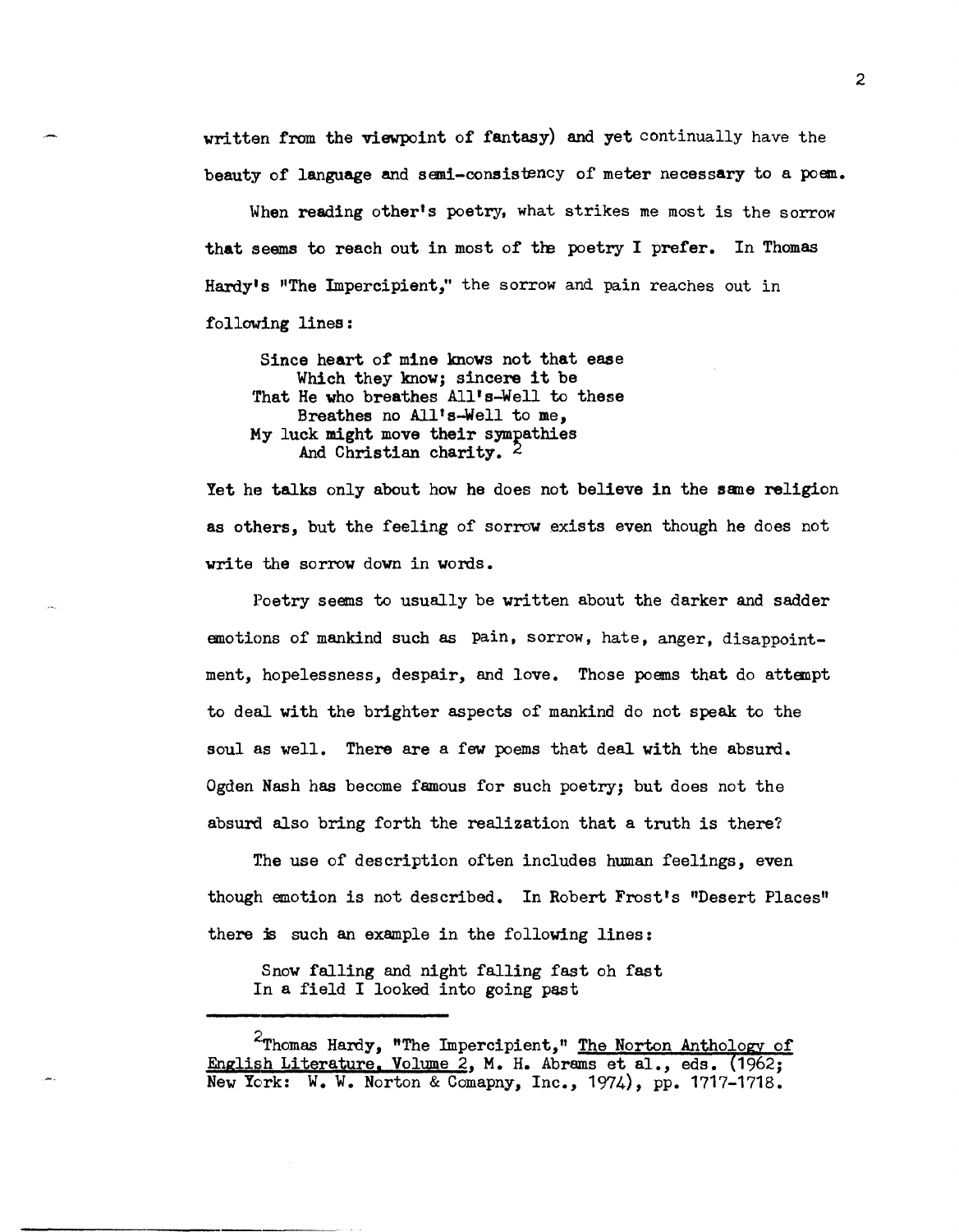And the ground almost covered smooth in snow, But a few weeds and stubble showing last.

The woods around it have it--it is theirs All animals are smothered in their lairs. I am too absent-spirited to count; The loneliness includes me unawares.  $3$ 

In the following poetry, I offer to the reader a touch of my soul and my hopeful immortality. John Keats put the latter hope into words, in his poem "When I have Fears".

When I have fears that I may cease to be Befae my pen has gleaned my teeming brain. 4

This need is also within me; and only through poetry can I release it. What inspires the poetry I write is indeterminable. Writing has never been anexhausting or even very difficult process for me. When I feel the need to write down an emotion, episode, or discription, I do so, but not everything written down becomes a poem. If a few sentences written now can later be worked into a poem, they are. I cannot with only my mind and hand holding a pen, create a poem that will reach out to another person, but my soul can cry out the feelings and with the aid of my land, allow a poem to write itself.

A poem should not mean But be. --Archibald MacLeish<sup>5</sup>

<sup>&</sup>lt;sup>3</sup>Robert Frost, "Desert Places," The Poetry of Robert Frost, Edward Connery Lathem, ed. (1969; New York: Holt, Rinehart & Winston, 1974), p. 296.

 $^{4}$ John Keats, "When I have Fears," The Norton Anthology of English Literature. Volume 2, M. H. Abrams et al., eds. (1962; New York: W. W. Norton & Company, Inc., 1974), p. 646.

 $^5$ Archibald MacLeish, "Ars Poetica," Sound and Sense, Laurence Perrine (1956; New York: Harcourt Brace Jovanovich, Inc., 1977), p. 149.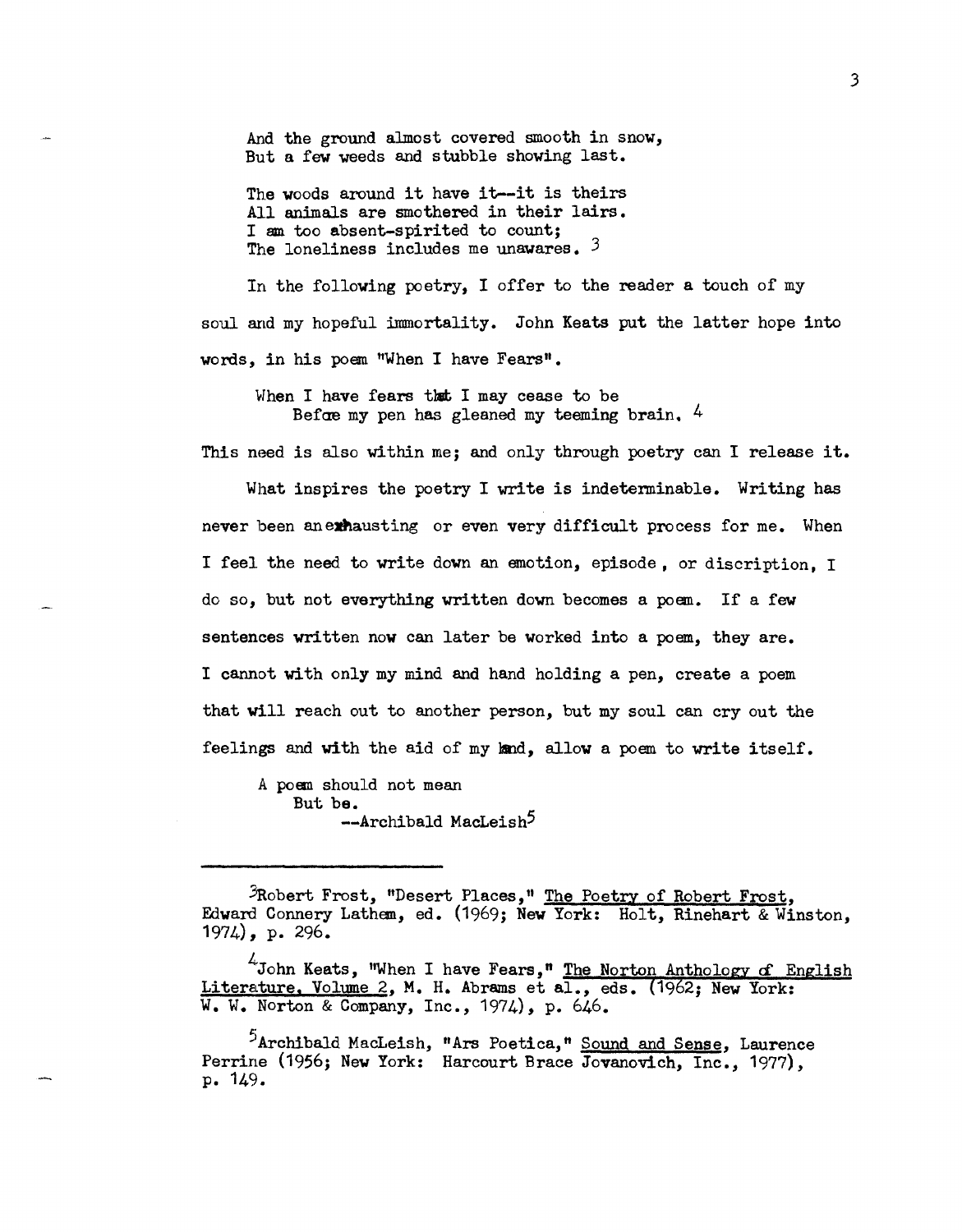## Alone

Alone, even with others I am alone There is no way I can avoid being alone I am an entity unto myself alone I can't share all of myself with others so I'm alone I will forever be alone Being a single entity I cannot merge completely with others That part of me called Soul is always alone Trying to create to bring forth some sort of being that is unique, uncopiable, intangible, and alone. The face I provide for the world is not the face provided for me by my soul. So İ remain alone Feeling the immense gap between my soul and what is known as humanity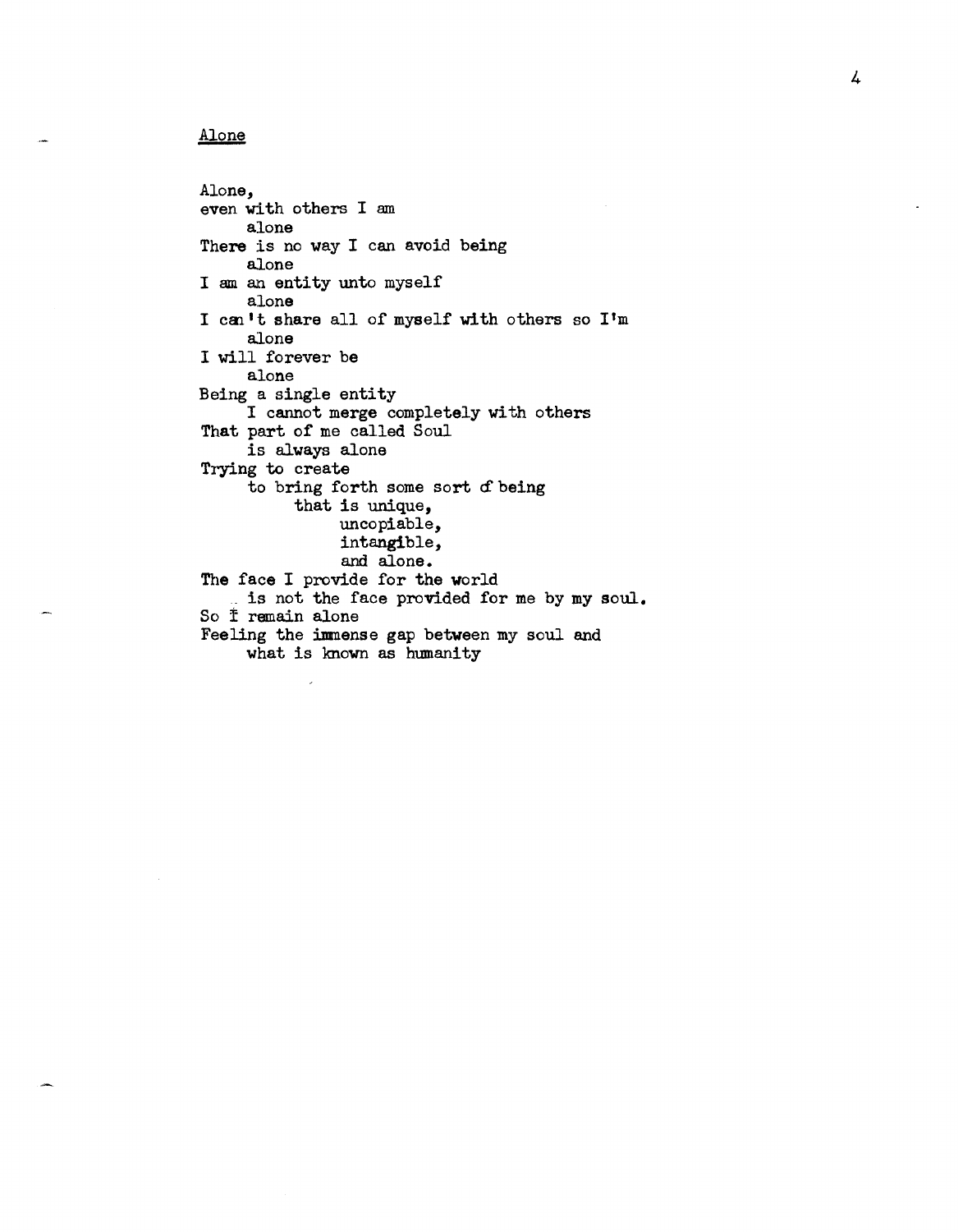## The Darkness

"What is it like to be loved?" I cry, in the darkness of loneliness. A darkness so black that I am blind to the worlds of others. "What is it like to care?" I weep, and in the darkness I am washed by my tears. "Can love be received before caring given?" I wonder, if not, then I am doomed to my darkness.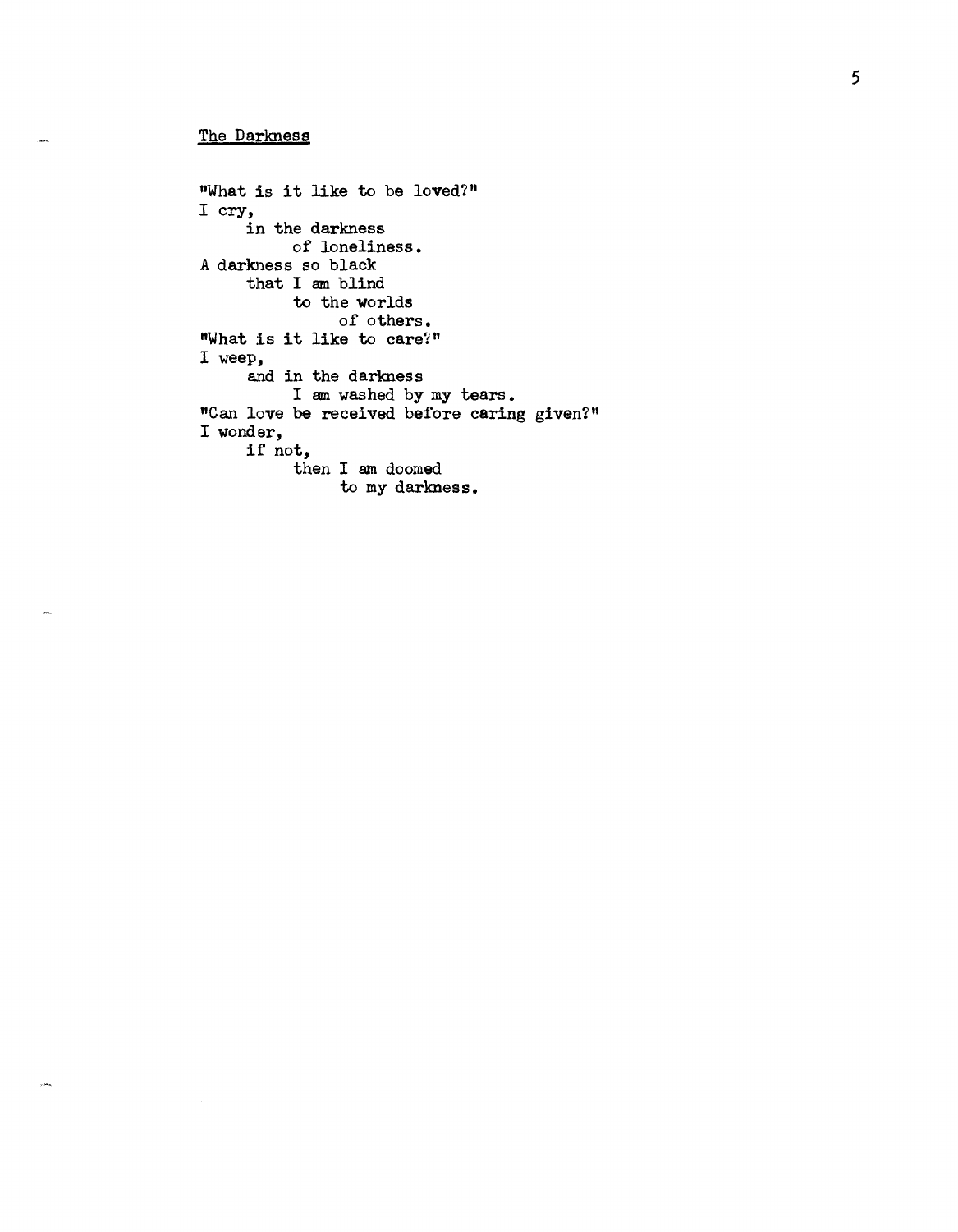### Depression

Feelings Lost of sadness, inferiority, loneliness. in the complexity of my feelings. Wishing for relief in tears. The tears won't come. My eyes burn. My throat has a lump. I am tired, not caring whether I live or die. My life seems empty. My soul is lead. I walk Hope not seeing, caring, desiring. has vanished from my thoughts. My thoughts are bleak and black. The pain will come soon. My heart will stop. My thoughts will cease. All existence will no longer be inside of me. My life will empty. My soul depart. I will die.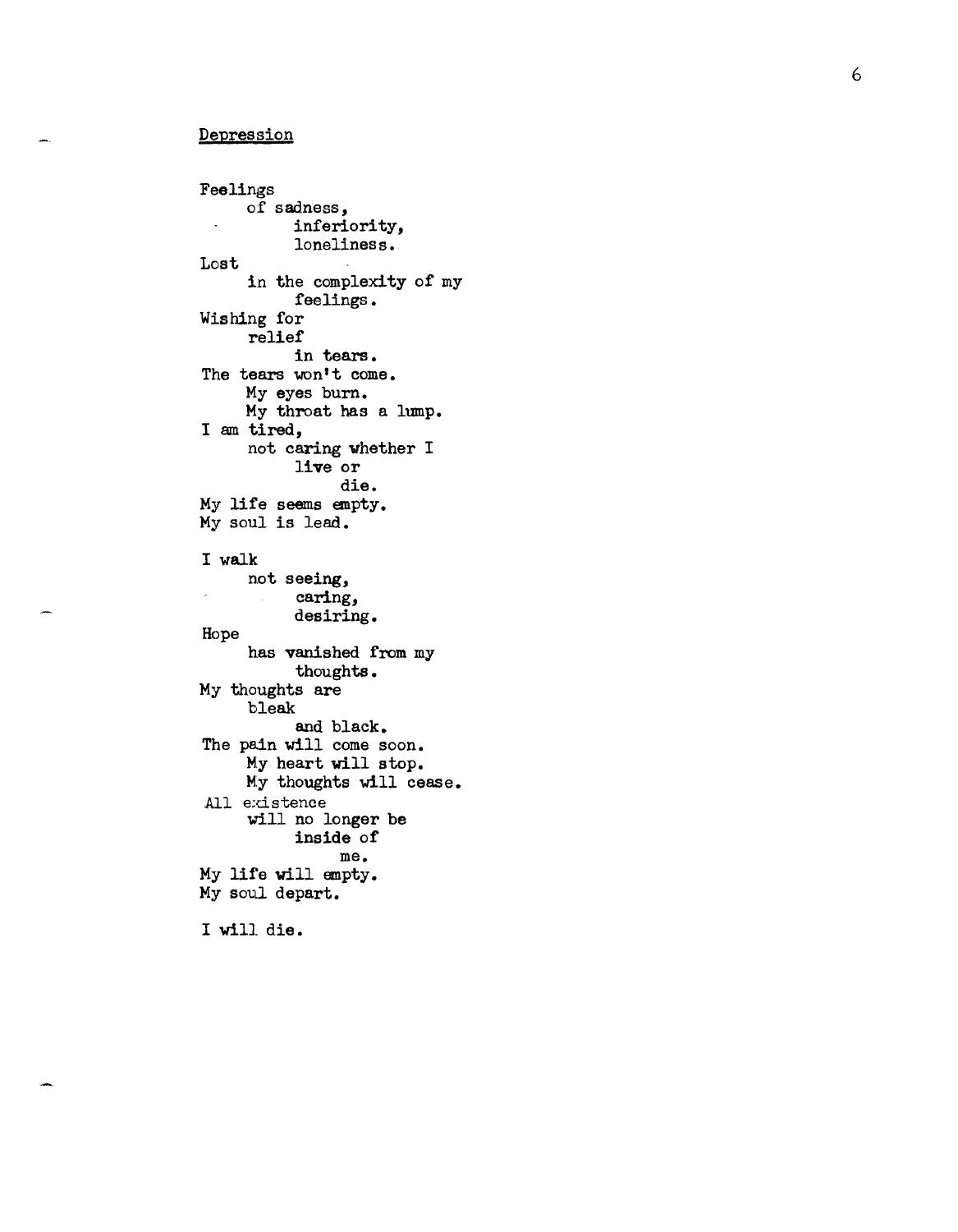# Four Walls

I'm alone. No longer with someone. Sitting in a room with four walls, shelves, books, a bed and other paraphernalia that belongs to a room. But  $I<sup>1</sup>$ m alone and lonely. Why did you go the way you did? Misunderstanding No communication No life for mine left with you. Now I wait. Maybe I'll meet another Or perhaps I'll stay isolated within my four walls.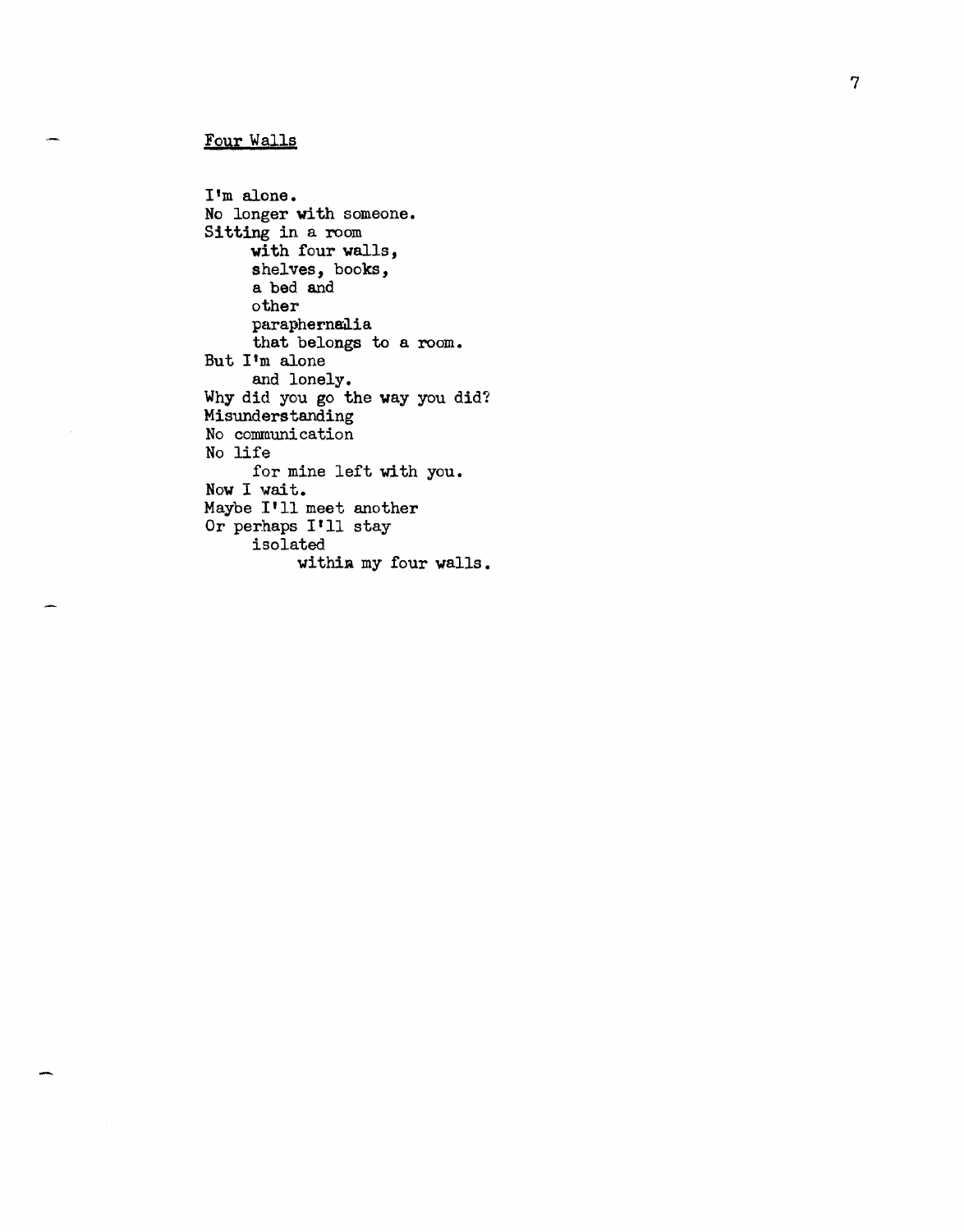## High School

Papers missing Teachers talking and talking. Students praying that Mr. So-and-So will postpone the history test permanently. Busy hallways. Students shouting and yelling. Due Friday: an essay for English, a book report, and don't forget THE TEST. Bells clanging. People hurrying while leaving. Students saying: "Thank God 1 school is out. I'll do my homework tomorrow."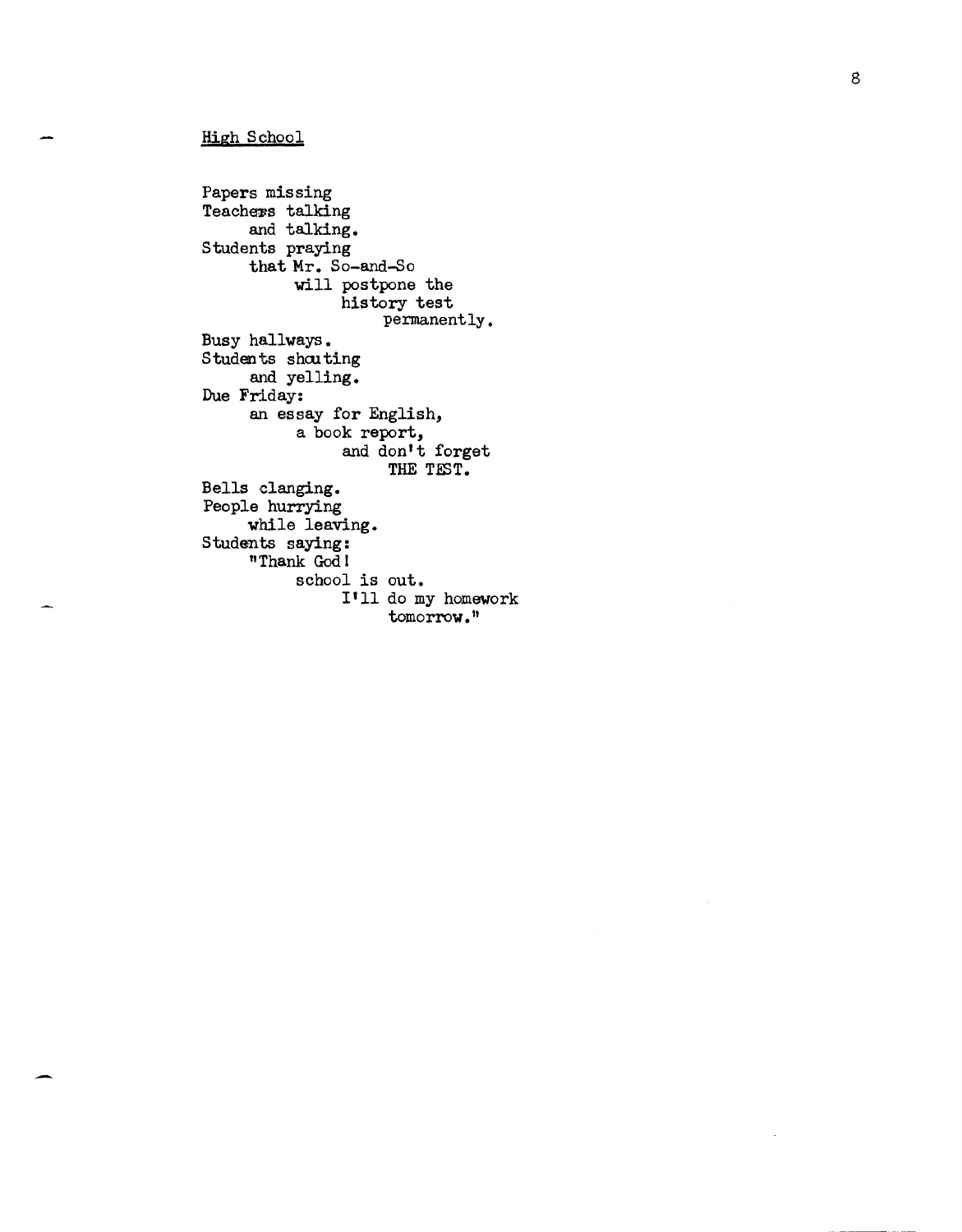### The House in Which He Lived

```
The sun rose 
     and set 
over the house in which he lived. 
People passed 
     by the house 
never stopping, 
     never seeing him there. 
He wou1d sit 
     upon his porch 
watching 
wondering 
hoping for a hello, 
     good afternoon, 
     or even a curse
anything to show that his extistance was noted. 
He considered 
     his life 
evaluated 
     his past 
decided 
     that he had never done anything worthwhile
           for mankind 
          or 
                himself. 
He walked through his house 
     looked at the walls 
          and the things upon them 
there was plaster chipping
     slowly falling 
          from a comer 
                which he had mended 
          many times before. 
He looked at this corner 
     and walked away. 
He walked to the cabinet 
     where he kept his weapons 
           a Civil War saber, 
           a Smith-Wesson .32, 
           a B-B gun, 
          and more. 
He picked up the .32 
     loaded it with bullets, 
          pointed it to his head, 
                and fired.
```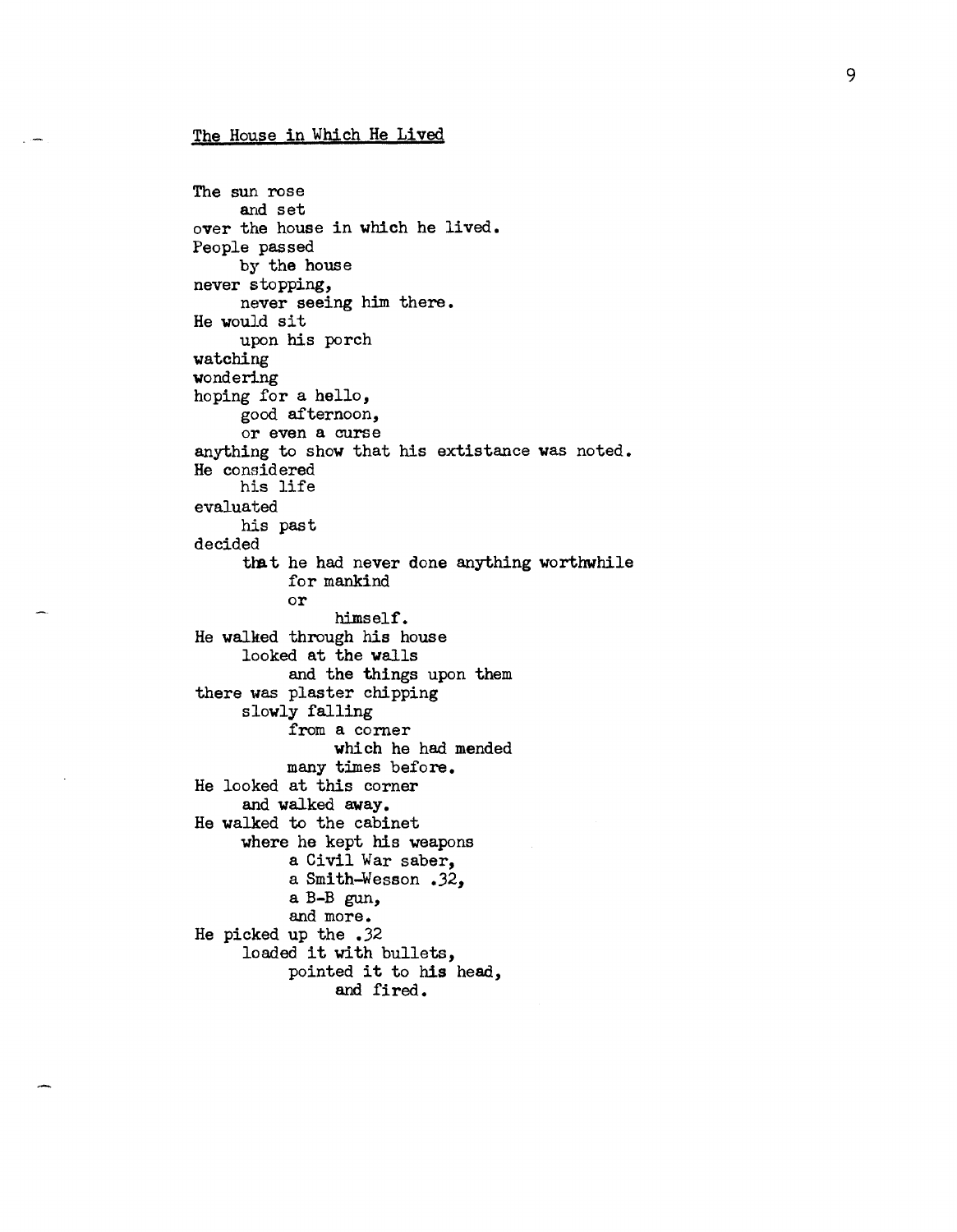He is dead.

 $\bar{z}$ 

The plaster still falls. People still pass withat stopping. The sun still rises and sets over the house where he once lived.

 $\bar{\gamma}$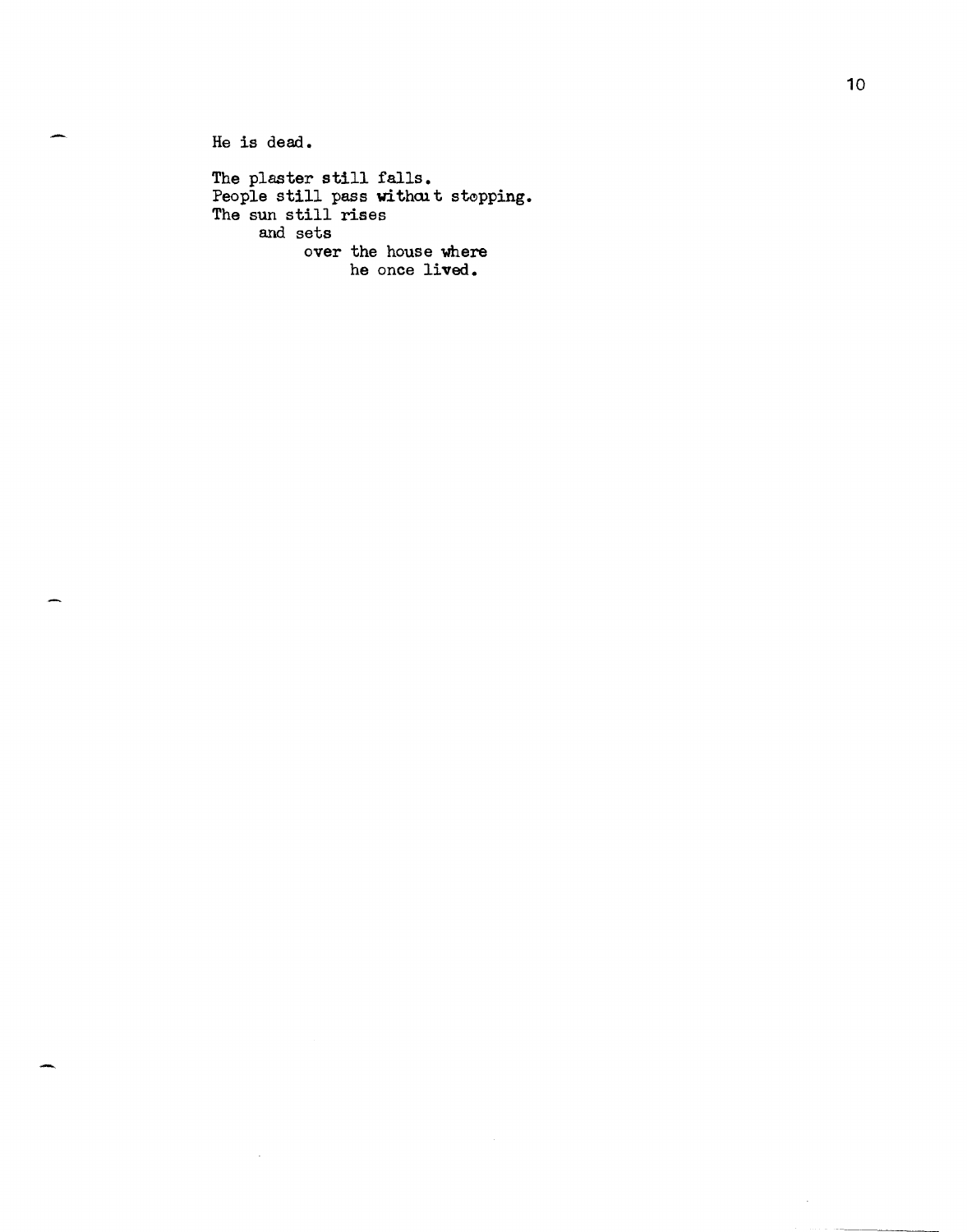If all the books I'd ever read were laid end to end... I'd live in them and send messages home again. Today I'd be with the wizard, in that dear land of Oz. Tomorrow I'll be with Peter Pan, or maybe Santa Claus. Or I'd be in Europe during the Second World War, or in bonny Scotland on some cold and windy moor. But no matter where I'd be or how far from home, I'd always see people I'd know, and friends to help me roam.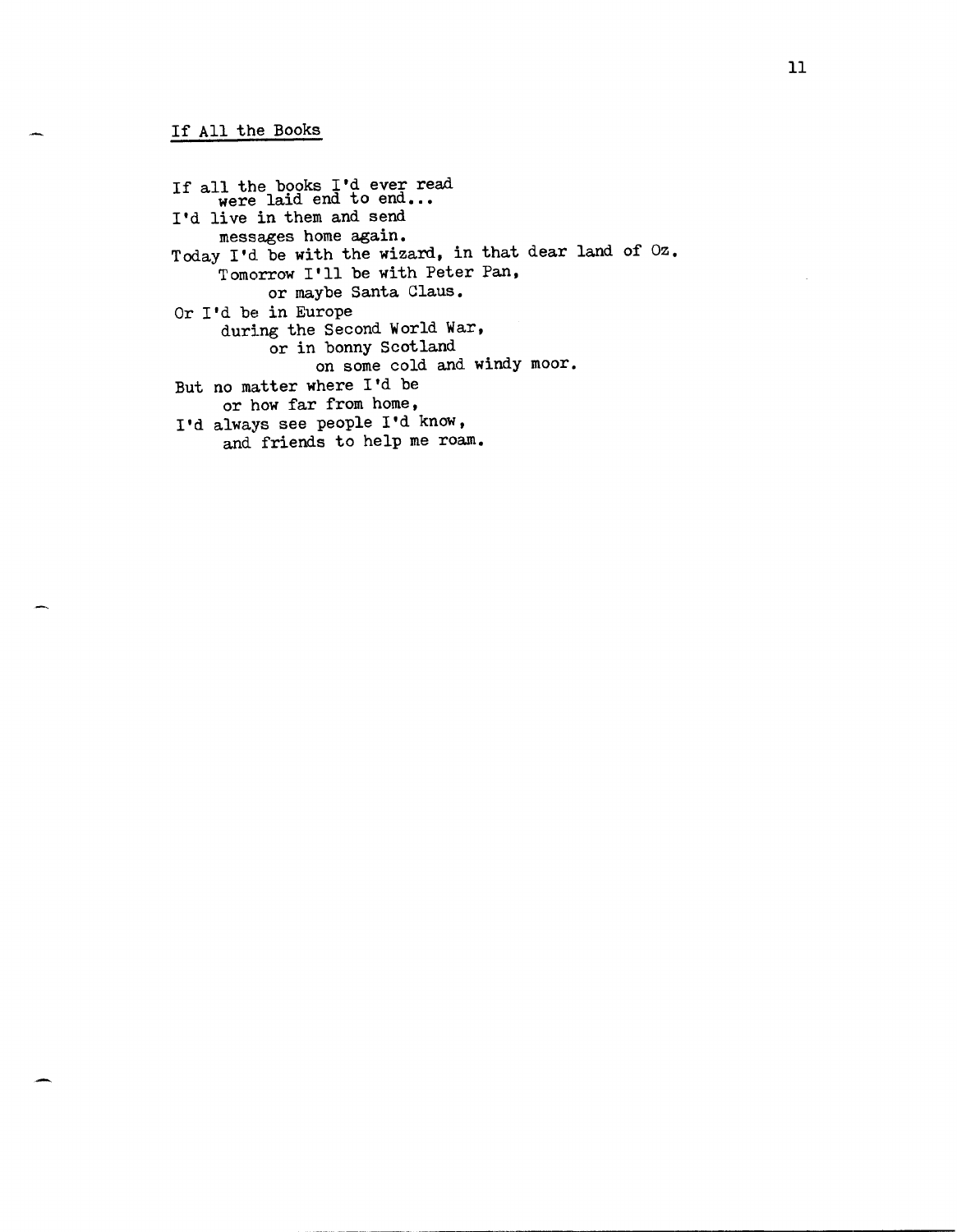# I Know a Poet

 $\sim$ 

I know a poet who cannot write what she can feel and see.

I know a poet who has not seen the sight of love between a he and she.

I know a poet who has spent each night alone. And alone must she be.

<sup>I</sup>know this poet with little inner light. The poet is me.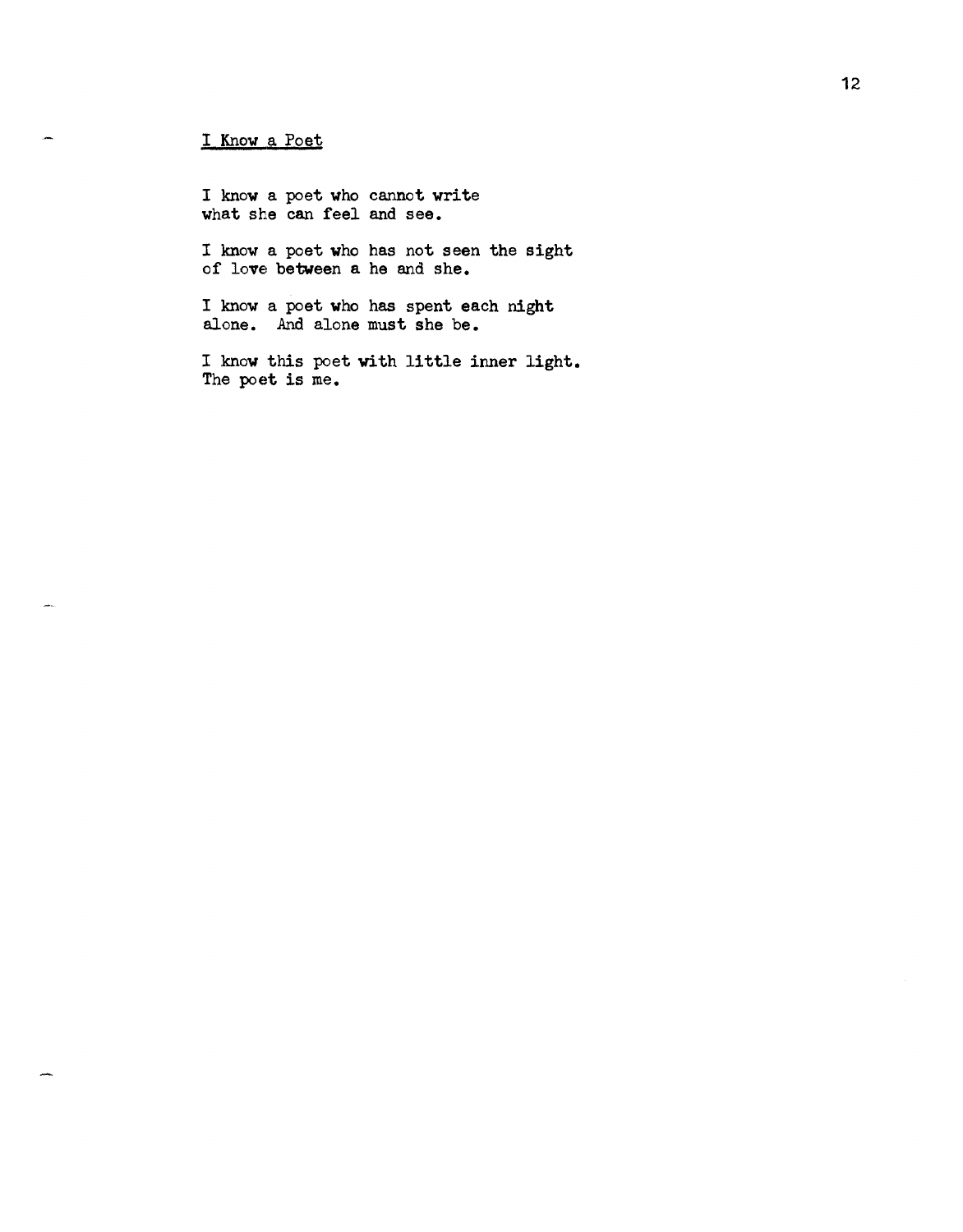```
Me, 
I, 
Myself, 
A person
Of the species 
     Homo sapiens sapiens. 
I have a personality. 
I am me. 
Everything that is mine, 
Everything I do, 
Everywhere I go, 
     Are parts of me. 
I belong to myself. 
Everything I am, 
     I fomed. 
No one cna make me become anything else. 
I am myself. 
I am different. 
Different from everyone else in the universe.
Out of the species 
     Homo sapiens sapiens 
Came a person,
Myself, 
I, 
Me.
```
Me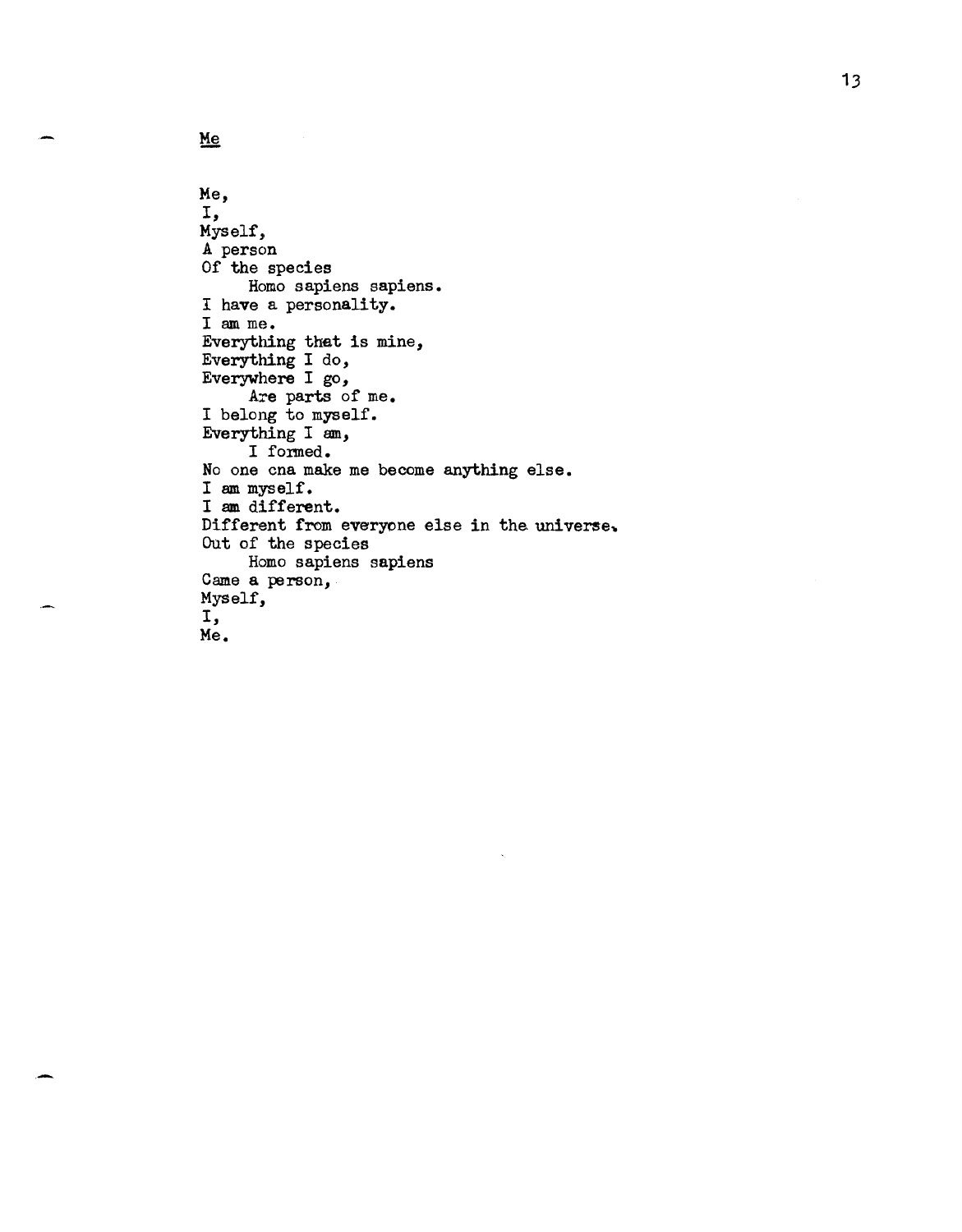## The Moment

The wind blew through the trees. The leaves began to spin. Time bocame immaterial. Becauso I was with him.

A moment lasted forever. A second seemed a day. That kiss, it was immortal. The future was held at bay.

I thought I was in paradise, But soon the world returned. That moment was not eternal. This is what I had learned.

Is love the art of giving? Is life the art of love? Am I nought but human? Questions only time can prove.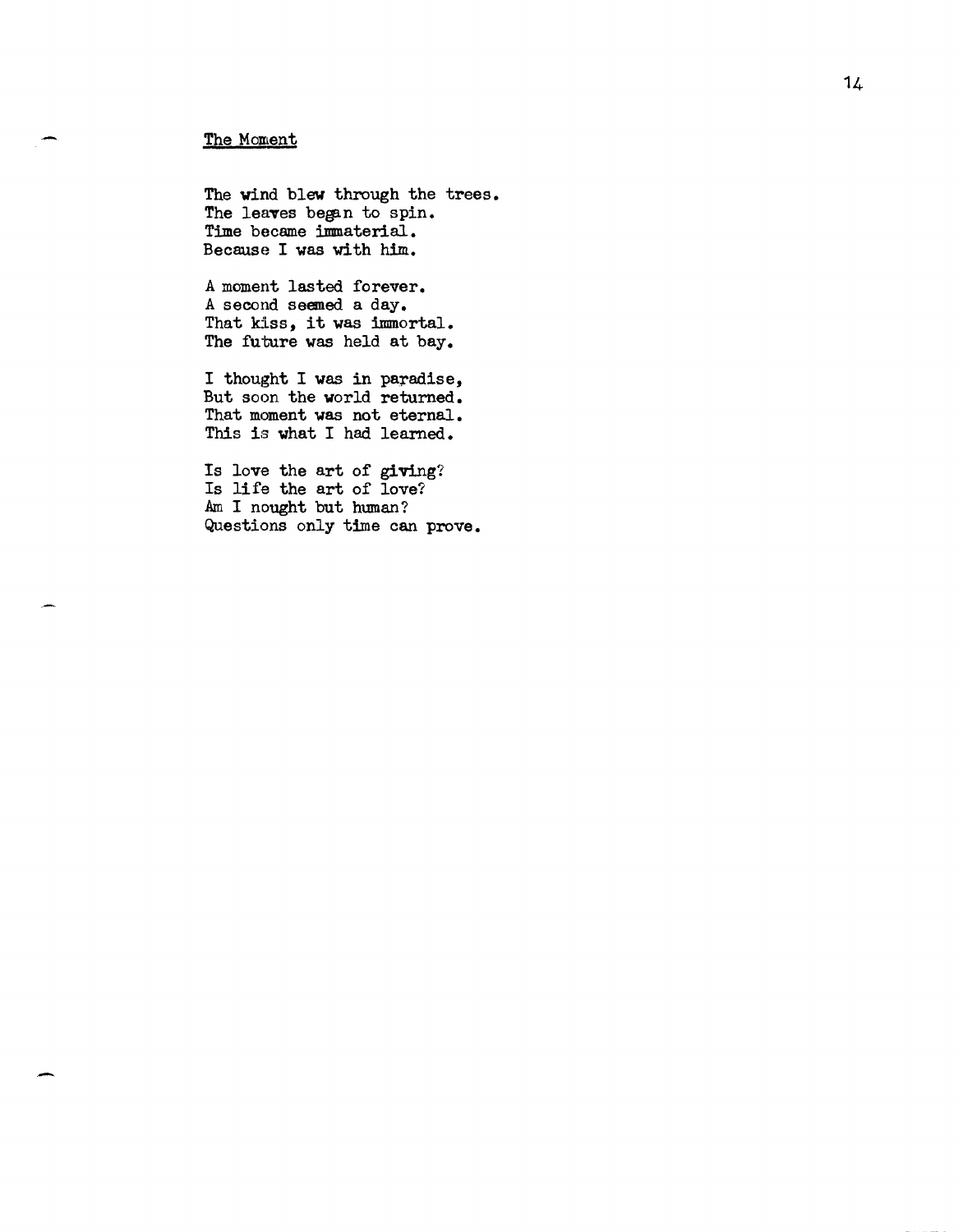The wind blew a cloud across the face of a full orange moon. The stars shone their lights trying to outdo the nearer and seemingly brighter lights. The night was warm, yet the slight breeze made one wish for a jacket. A boy and girl walked hand-in-hand through a wooded lane. An older woman stood and watched the couple as they wandered beneath the trees. Fury raced through her soul. Jelousy of what the two had. Anger at what she had never had. She clutched her purse, wishing it were a gun, wanting to kill the two<br>for daring to have for daring to have what she couldn't. She turned away with murder in her heart. She walked trying to forget the emotion that had raced through her. She stumbled over a rock. Righting herself she continued to her car. She got in, started her car, and drove to her home. To an empty house, where no one was waiting. She went to the cabinet poured herself a glass of vine. As she drank she prepared herself for bed.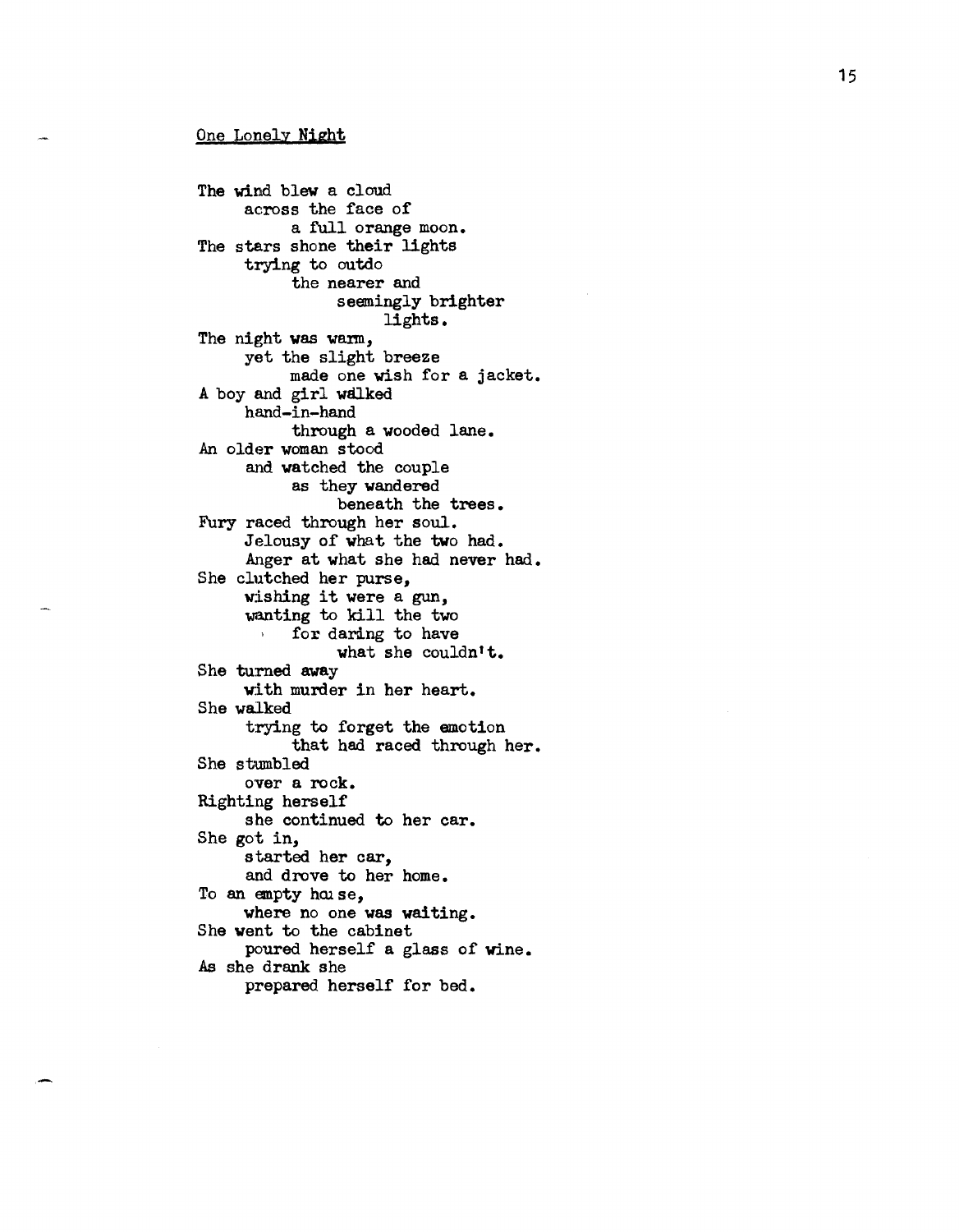$\sim 3$ She was readyshe finished her wine and lay herself down for another fitful, sleepless rest slone.

 $\sim$ 

 $\sim$ 

÷

.<br>Jeografi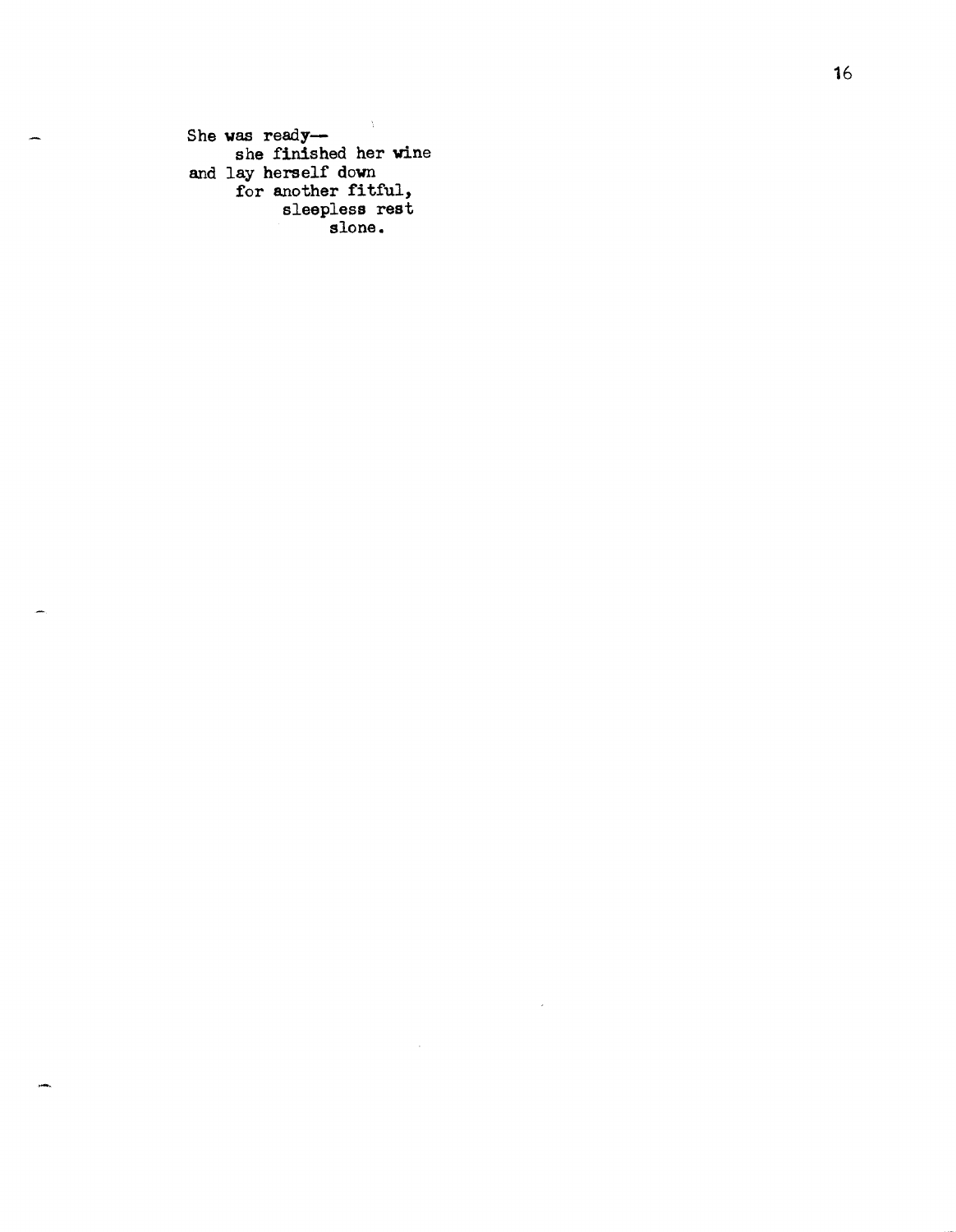### The Path

His was the path that many men had trod, The path that was made of a city's concrete sod.

His was the why that many men had asked, The answer he bleieved was homely, barren and masked.

His was a lifestyle that many men did choose, A lifestyle with which he had so very much to lose.

Why had he chosen such a sterile way of life? All that he gained was two children, a mistress, and a wife.

Was he destined never to have the freedom he could have possessed? The freedom he would have had is contented with a little less.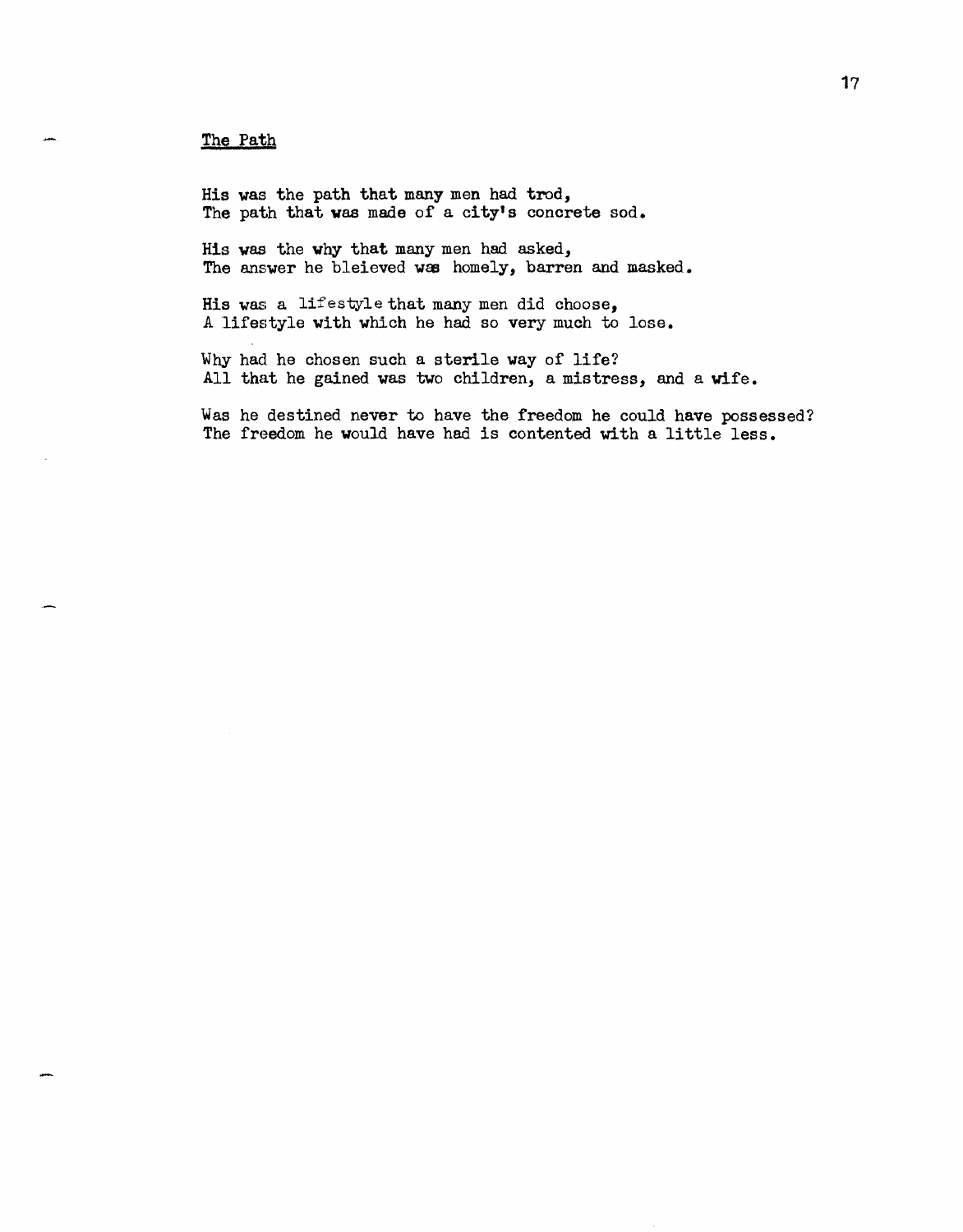## The Quiet

The quiet creeps through the night and reaches those who do not want the quiet and the loneliness it brings. The darkness screams, the stars shout, the din of the quiet goes round and round reaching inside the young man's brain. He grabs his head, trying to hide. He weeps for peace but knows his is over. There is no chance to repent for his time has come and he is gone.

/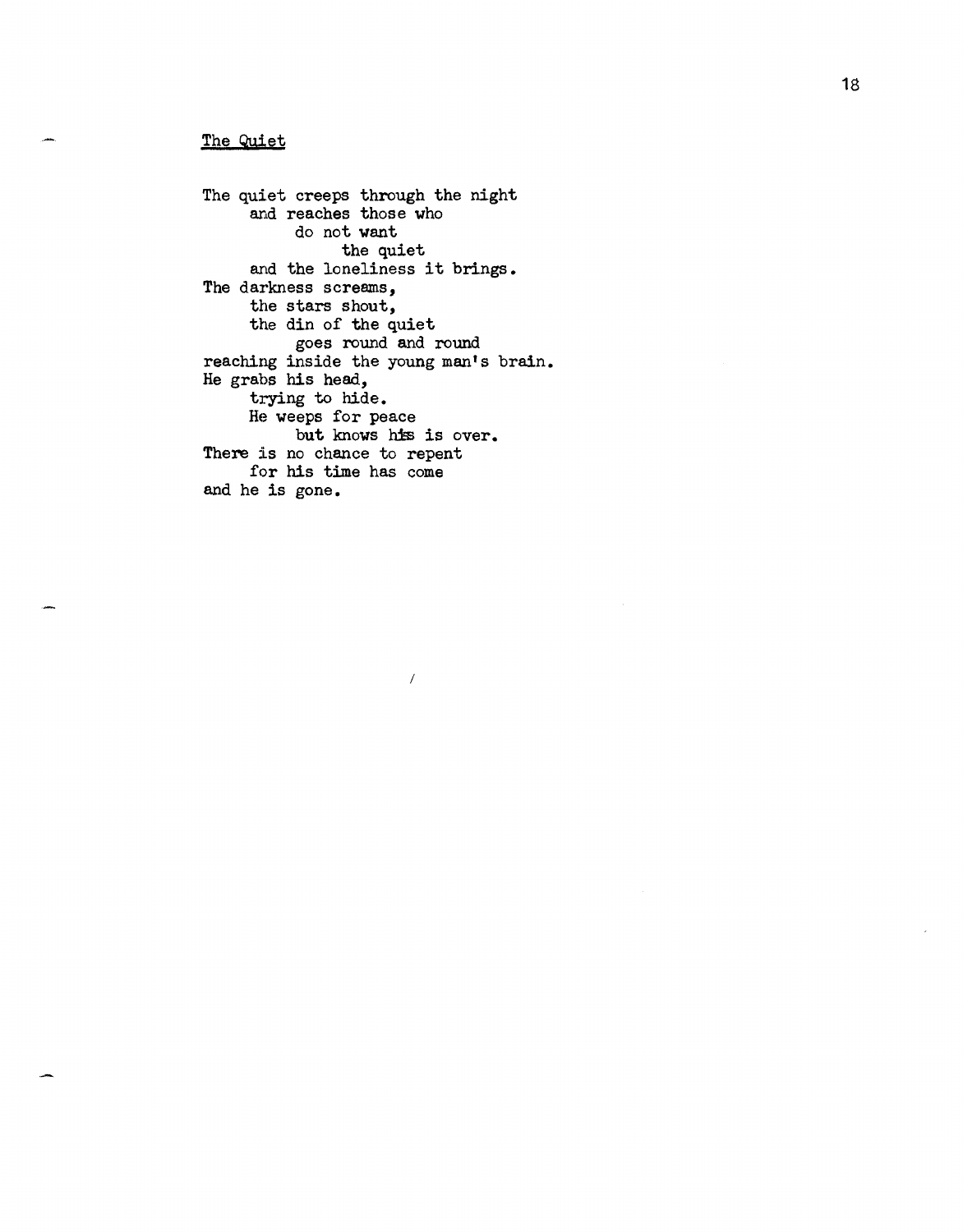Rain

Rain. Wet, dmp rain. It's fine sometimes. Rain. Not a mist but a true rain. Not a downpour but a simple rain. Rain can be beautiful. Not cold dampness running down one's neck. Not with harm coming to anything or anybody. Just a beautiful, simple rain.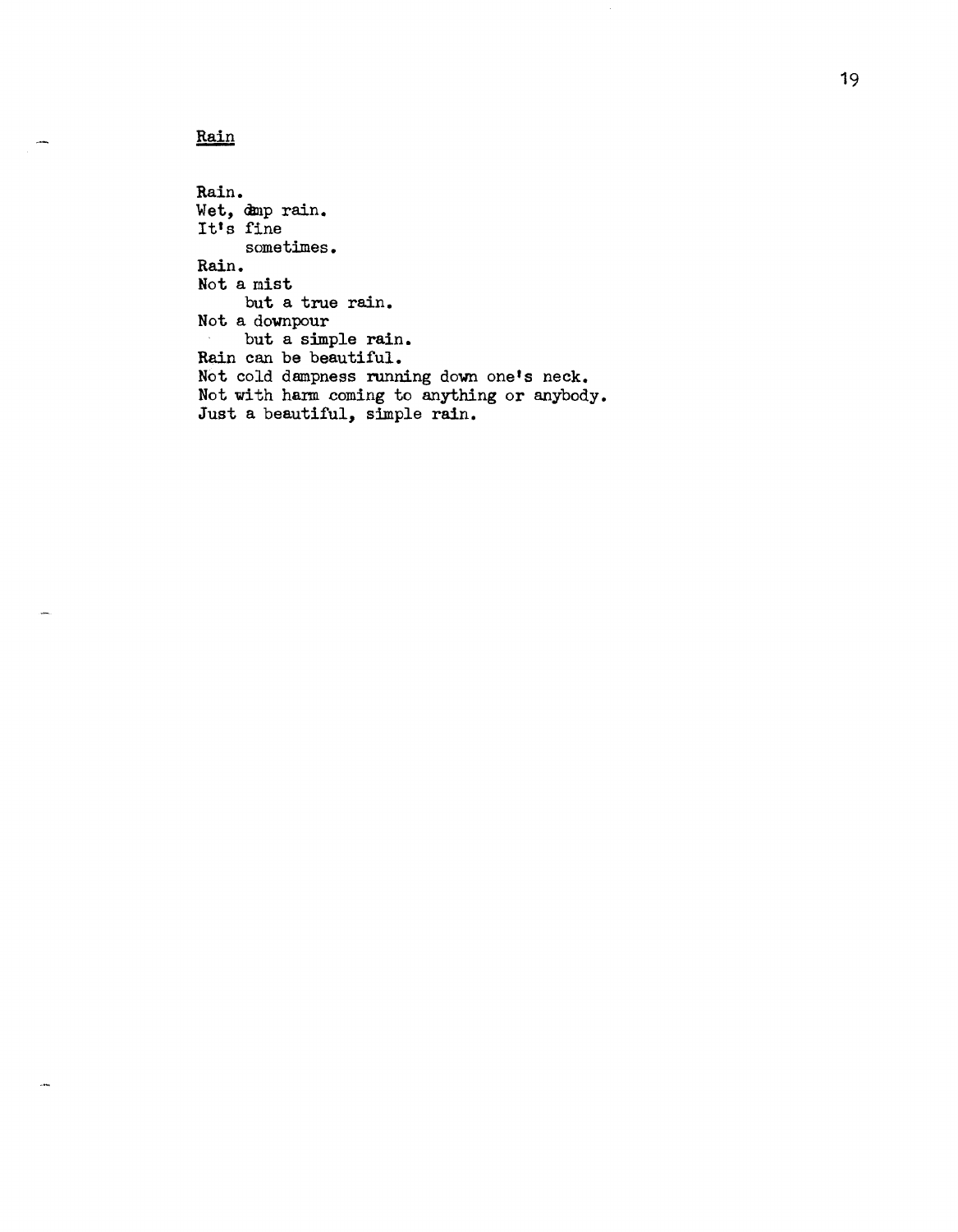### The Sleeping Lover

As lighted candle flickers in the slight breeze from an open window. I kiss hie gentley upon the corner of his mouth. I watch him as he sleeps; his breathing regular, his face peaceful, his mind at rest. I gaze out the window and watch the trees fast become bare. My mind spins with thoughts ideas, hopes, and dreams. I lay back down beside my lover, slowly close my eyes, and sleep knowing that in the morning he would be gone.